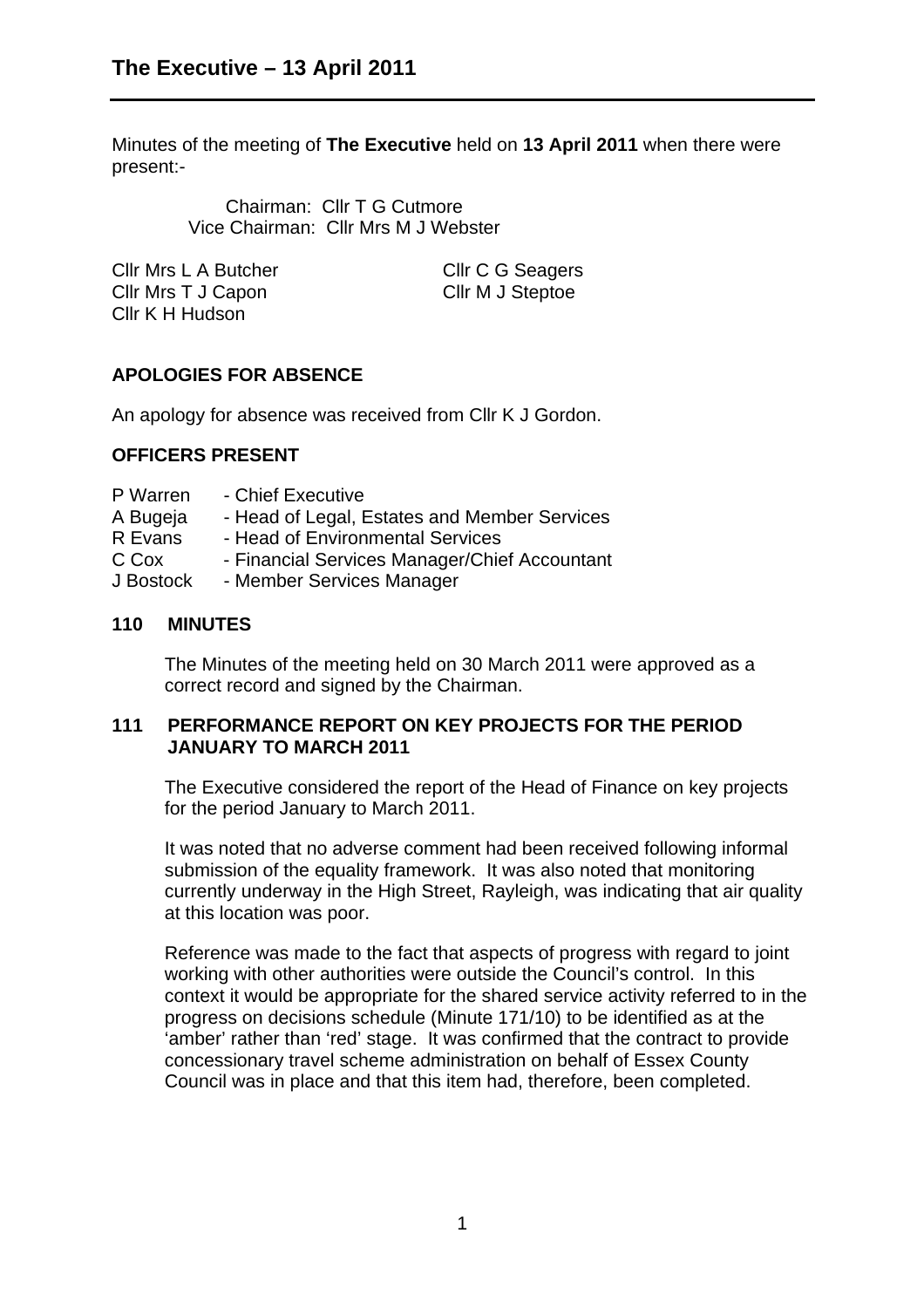### **Resolved**

That, subject to recognising that aspects of progress with regard to joint working with other authorities are not within the Council's control, the progress against key projects for the fourth quarter of 2010/11 be noted. (HF)

### **112 CHERRY ORCHARD COUNTRY PARK MANAGEMENT PLAN**

The Executive considered the report of the Head of Environmental Services on the Cherry Orchard Country Park Management Plan 2011-2016.

It was agreed that the report and associated plan could be commended.

Reference was made to the importance of remaining mindful of the various interests served by the Country Park, including those of wildlife. It was observed that a notable feature was the re-use of local materials for seating.

### **Resolved**

That, subject to recognising the balance associated with maintaining wildlife and other interests, the Cherry Orchard Country Park Management Plan 2011- 2016 be approved. (HES)

## **113 PROVISION OF PAYROLL SERVICE TO CASTLE POINT BOROUGH COUNCIL**

The Executive considered the report of the Head of Finance on progress in providing payroll services to Castle Point Borough Council.

It was observed that the income stream associated with providing this service would be of value.

#### **Resolved**

That the progress in providing payroll services to Castle Point Borough Council be noted. (HF)

## **EXCLUSION OF THE PRESS AND PUBLIC**

#### **Resolved**

That the press and public be excluded from the meeting for the remaining business on the grounds that exempt information as defined in Paragraph 3 of Part 1 of Schedule 12A of the Local Government Act 1972 would be disclosed.

## **114 HEATING UPGRADE – SOUTH STREET, ROCHFORD**

The Executive considered the exempt report of the Head of Legal, Estates and Member Services on upgrading the heating system from electrical to gas at numbers 3 to13 South Street, Rochford.